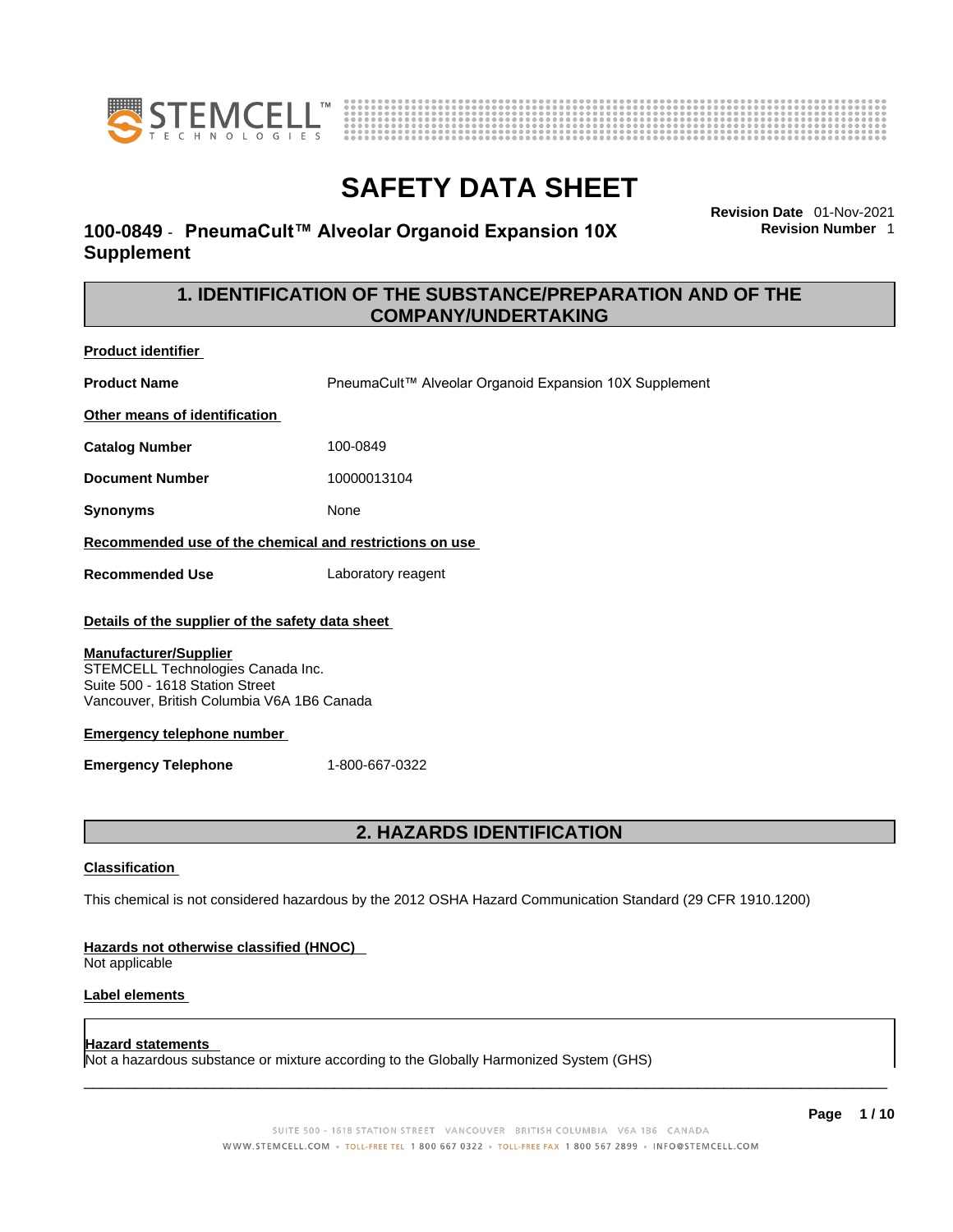



\_\_\_\_\_\_\_\_\_\_\_\_\_\_\_\_\_\_\_\_\_\_\_\_\_\_\_\_\_\_\_\_\_\_\_\_\_\_\_\_\_\_\_\_\_\_\_\_\_\_\_\_\_\_\_\_\_\_\_\_\_\_\_\_\_\_\_\_\_\_\_\_\_\_\_\_\_\_\_\_\_\_\_\_\_\_\_\_\_\_\_\_\_ **Revision Date** 01-Nov-2021 **100-0849** - **PneumaCult™ Alveolar Organoid Expansion 10X Supplement** 

The product contains no substances which at their given concentration, are considered to be hazardous to health.

**Appearance** Clear **Physical state** Liquid **Odor** No data available

**Revision Number** 1

**Other Information** 

Not applicable

**Unknown acute toxicity** 0 % of the mixture consists of ingredient(s) of unknown toxicity

0 % of the mixture consists of ingredient(s) of unknown acute oral toxicity

0 % of the mixture consists of ingredient(s) of unknown acute dermal toxicity

0 % of the mixture consists of ingredient(s) of unknown acute inhalation toxicity (gas)

0 % of the mixture consists of ingredient(s) of unknown acute inhalation toxicity (vapor)

0 % of the mixture consists of ingredient(s) of unknown acute inhalation toxicity (dust/mist)

### **3. COMPOSITION/INFORMATION ON INGREDIENTS**

### **Substance**

Not applicable.

### **Mixture**

Not a hazardous substance or mixture according to the Globally Harmonized System (GHS)

\*The exact percentage (concentration) ofcomposition has been withheld as a trade secret.

### **4. FIRST AID MEASURES**

### **Description of first aid measures**

| <b>Inhalation</b>   | Remove to fresh air.                                                                                                    |
|---------------------|-------------------------------------------------------------------------------------------------------------------------|
| Eye contact         | Rinse thoroughly with plenty of water for at least 15 minutes, lifting lower and upper eyelids.<br>Consult a physician. |
| <b>Skin contact</b> | Wash skin with soap and water.                                                                                          |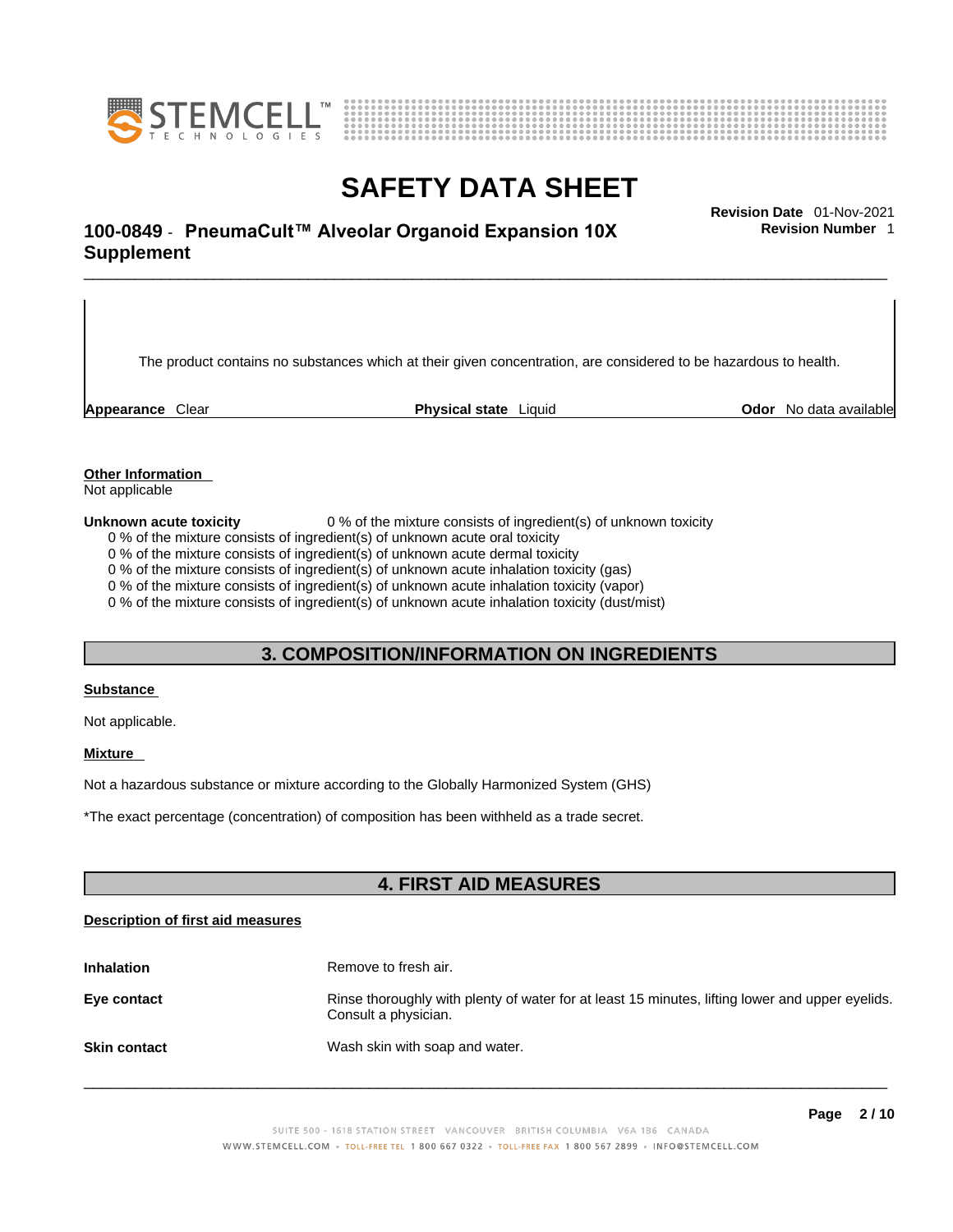



### \_\_\_\_\_\_\_\_\_\_\_\_\_\_\_\_\_\_\_\_\_\_\_\_\_\_\_\_\_\_\_\_\_\_\_\_\_\_\_\_\_\_\_\_\_\_\_\_\_\_\_\_\_\_\_\_\_\_\_\_\_\_\_\_\_\_\_\_\_\_\_\_\_\_\_\_\_\_\_\_\_\_\_\_\_\_\_\_\_\_\_\_\_ **Revision Date** 01-Nov-2021 **100-0849** - **PneumaCult™ Alveolar Organoid Expansion 10X Supplement**

**Ingestion** Clean mouth with water and drink afterwards plenty of water. **Most important symptoms and effects, both acute and delayed Symptoms** No information available. **Indication of any immediate medical attention and special treatment needed Note to physicians** Treat symptomatically. **5. FIRE-FIGHTING MEASURES Suitable Extinguishing Media** Use extinguishing measures that are appropriate to local circumstances and the surrounding environment. **Unsuitable extinguishing media** CAUTION: Use of water spray when fighting fire may be inefficient. **Specific hazards arising from the chemical** No information available. **Explosion data Sensitivity to Mechanical Impact** None. **Sensitivity to Static Discharge** None. **Special protective equipment for fire-fighters** Firefighters should wear self-contained breathing apparatus and full firefighting turnout gear. Use personal protection equipment. **6. ACCIDENTAL RELEASE MEASURES Personal precautions, protective equipment and emergency procedures**

**Personal precautions** Ensure adequate ventilation. **Environmental precautions Environmental precautions** See Section 12 for additional Ecological Information. **Methods and material for containment and cleaning up Methods for containment** Prevent further leakage or spillage if safe to do so.

 $\_$  ,  $\_$  ,  $\_$  ,  $\_$  ,  $\_$  ,  $\_$  ,  $\_$  ,  $\_$  ,  $\_$  ,  $\_$  ,  $\_$  ,  $\_$  ,  $\_$  ,  $\_$  ,  $\_$  ,  $\_$  ,  $\_$  ,  $\_$  ,  $\_$  ,  $\_$  ,  $\_$  ,  $\_$  ,  $\_$  ,  $\_$  ,  $\_$  ,  $\_$  ,  $\_$  ,  $\_$  ,  $\_$  ,  $\_$  ,  $\_$  ,  $\_$  ,  $\_$  ,  $\_$  ,  $\_$  ,  $\_$  ,  $\_$  ,

**Revision Number** 1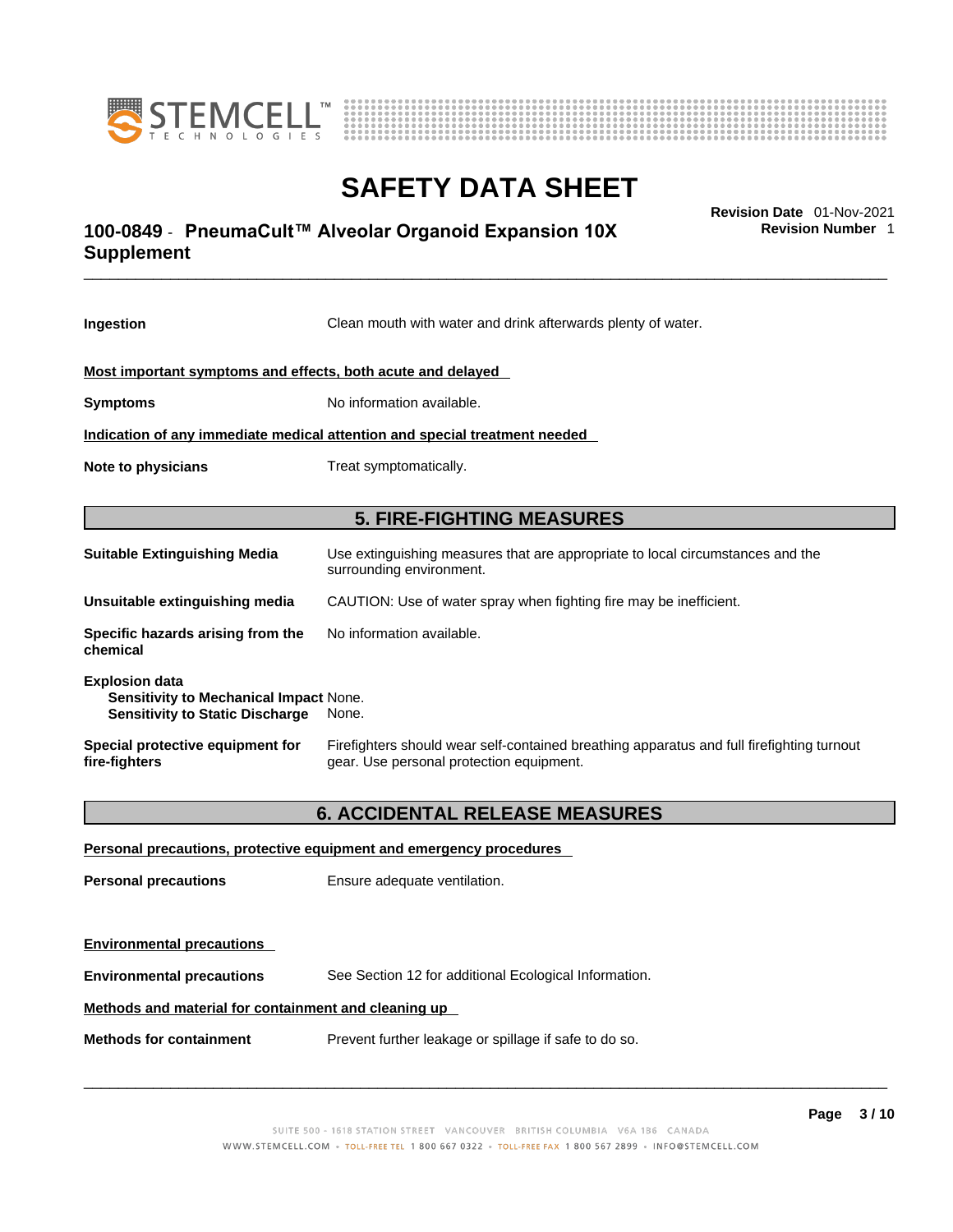



### \_\_\_\_\_\_\_\_\_\_\_\_\_\_\_\_\_\_\_\_\_\_\_\_\_\_\_\_\_\_\_\_\_\_\_\_\_\_\_\_\_\_\_\_\_\_\_\_\_\_\_\_\_\_\_\_\_\_\_\_\_\_\_\_\_\_\_\_\_\_\_\_\_\_\_\_\_\_\_\_\_\_\_\_\_\_\_\_\_\_\_\_\_ **Revision Date** 01-Nov-2021 **100-0849** - **PneumaCult™ Alveolar Organoid Expansion 10X Supplement**

**Revision Number** 1

| Methods for cleaning up                | Pick up and transfer to properly labeled containers.                                 |
|----------------------------------------|--------------------------------------------------------------------------------------|
| <b>Prevention of secondary hazards</b> | Clean contaminated objects and areas thoroughly observing environmental regulations. |

### **7. HANDLING AND STORAGE**

| <b>FIGURIOUS IOF SAIG HAHUIHIY</b>                           |                                                                                     |  |
|--------------------------------------------------------------|-------------------------------------------------------------------------------------|--|
| Advice on safe handling                                      | Handle in accordance with good industrial hygiene and safety practice.              |  |
| Conditions for safe storage, including any incompatibilities |                                                                                     |  |
| <b>Storage Conditions</b>                                    | Store in accordance with information listed on the Product Information Sheet (PIS). |  |

### **8. EXPOSURE CONTROLS/PERSONAL PROTECTION**

### **Control parameters**

**Precautions for safe handling**

**Exposure Limits** This product, as supplied, does not contain any hazardous materials with occupational exposure limits established by the region specific regulatory bodies.

### **Appropriate engineering controls**

| <b>Engineering controls</b> | Showers              |
|-----------------------------|----------------------|
|                             | Eyewash stations     |
|                             | Ventilation systems. |

**Individual protection measures, such as personal protective equipment Eye/face protection** No special protective equipment required.

**Skin and body protection** No special protective equipment required.

## **Respiratory protection** No protective equipment is needed under normal use conditions. If exposure limits are exceeded or irritation is experienced, ventilation and evacuation may be required.

**Other protection** This product contains material derived from human plasma. Donors have been tested and found negative for HIV-1 and -2, hepatitis B, and hepatitis C prior to donation. However, this product should be considered potentially infectious. Use controls and personal protection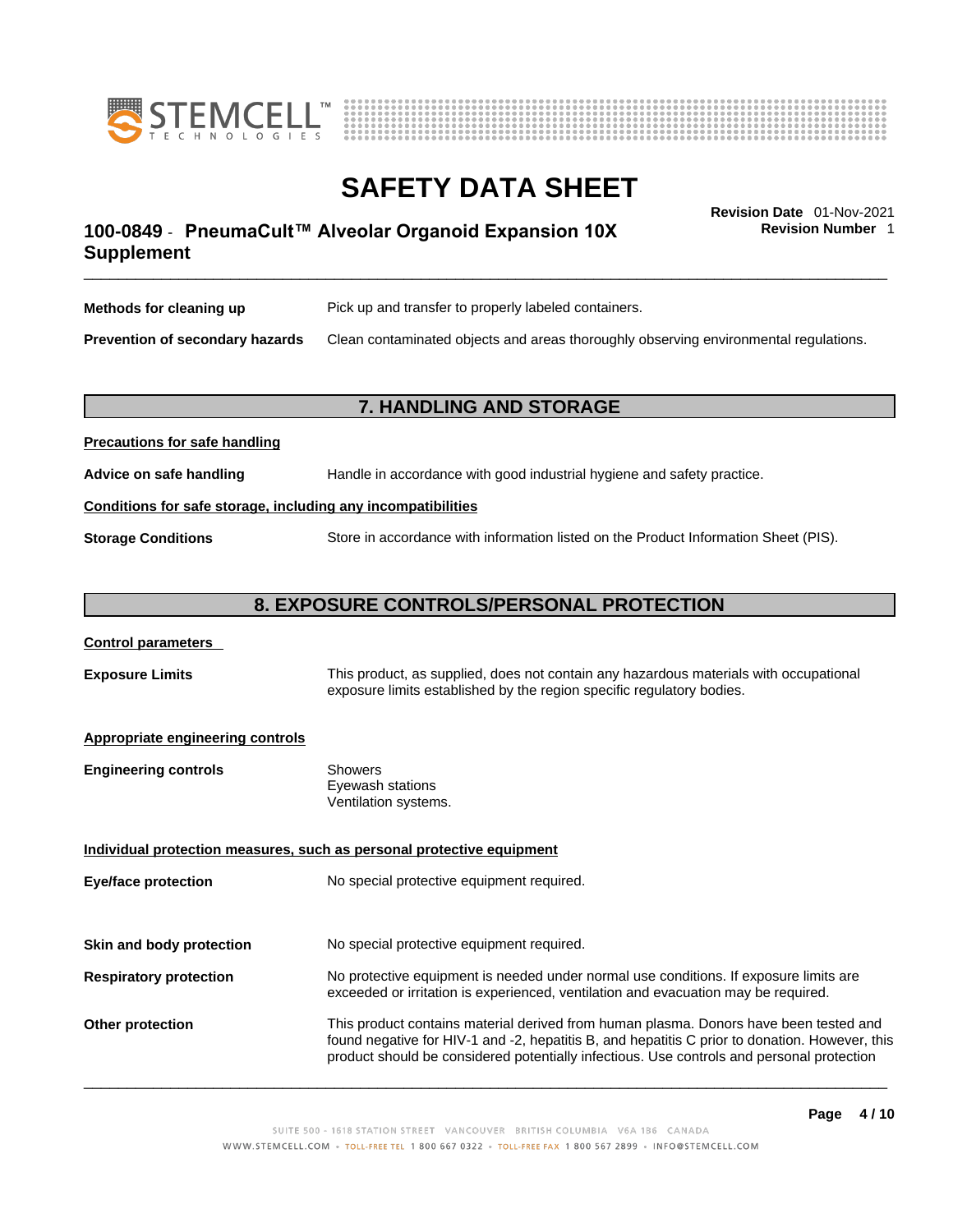



### \_\_\_\_\_\_\_\_\_\_\_\_\_\_\_\_\_\_\_\_\_\_\_\_\_\_\_\_\_\_\_\_\_\_\_\_\_\_\_\_\_\_\_\_\_\_\_\_\_\_\_\_\_\_\_\_\_\_\_\_\_\_\_\_\_\_\_\_\_\_\_\_\_\_\_\_\_\_\_\_\_\_\_\_\_\_\_\_\_\_\_\_\_ **Revision Date** 01-Nov-2021 **100-0849** - **PneumaCult™ Alveolar Organoid Expansion 10X Supplement**

**Revision Number** 1

appropriate for biohazardous infectious materials, as described in: Canadian Biosafety Standards and Guidelines (CBSG), Second Edition.

**General hygiene considerations** Handle in accordance with good industrial hygiene and safety practice.

### **9. PHYSICAL AND CHEMICAL PROPERTIES**

#### **Information on basic physical and chemical properties**

| <b>Physical state</b>            | Liquid                   |                  |
|----------------------------------|--------------------------|------------------|
| Appearance                       | Clear                    |                  |
| Color                            | light yellow-orange      |                  |
| Odor                             | No data available        |                  |
| <b>Odor threshold</b>            | No data available        |                  |
| <b>Property</b>                  | <b>Values</b>            | Remarks • Method |
| рH                               | No data available        | None known       |
| Melting point / freezing point   | No data available        | None known       |
| Boiling point / boiling range    | No data available        | None known       |
| <b>Flash point</b>               | No data available        | None known       |
| <b>Evaporation rate</b>          | No data available        | None known       |
| Flammability (solid, gas)        | No data available        | None known       |
| <b>Flammability Limit in Air</b> |                          | None known       |
| <b>Upper flammability limit:</b> | No data available        |                  |
| Lower flammability limit:        | No data available        |                  |
| Vapor pressure                   | No data available        | None known       |
| <b>Vapor density</b>             | No data available        | None known       |
| <b>Relative density</b>          | No data available        | None known       |
| <b>Water solubility</b>          | No data available        | None known       |
| Solubility in other solvents     | No data available        | None known       |
| <b>Partition coefficient</b>     | No data available        | None known       |
| <b>Autoignition temperature</b>  | No data available        | None known       |
| <b>Decomposition temperature</b> | No data available        | None known       |
| <b>Kinematic viscosity</b>       | No data available        | None known       |
| <b>Dynamic viscosity</b>         | No data available        | None known       |
| <b>Explosive properties</b>      | No data available        |                  |
| <b>Oxidizing properties</b>      | No information available |                  |
| <b>Other Information</b>         |                          |                  |
| <b>Softening point</b>           | No information available |                  |
| <b>Molecular weight</b>          | No information available |                  |
| Molecular formula                | No information available |                  |
| <b>VOC Content (%)</b>           | No information available |                  |
| <b>Liquid Density</b>            | No information available |                  |

**Bulk density No information available** 

vellow-orange lata available **lata available** 

### **Property Constraints Property Remarks • Method**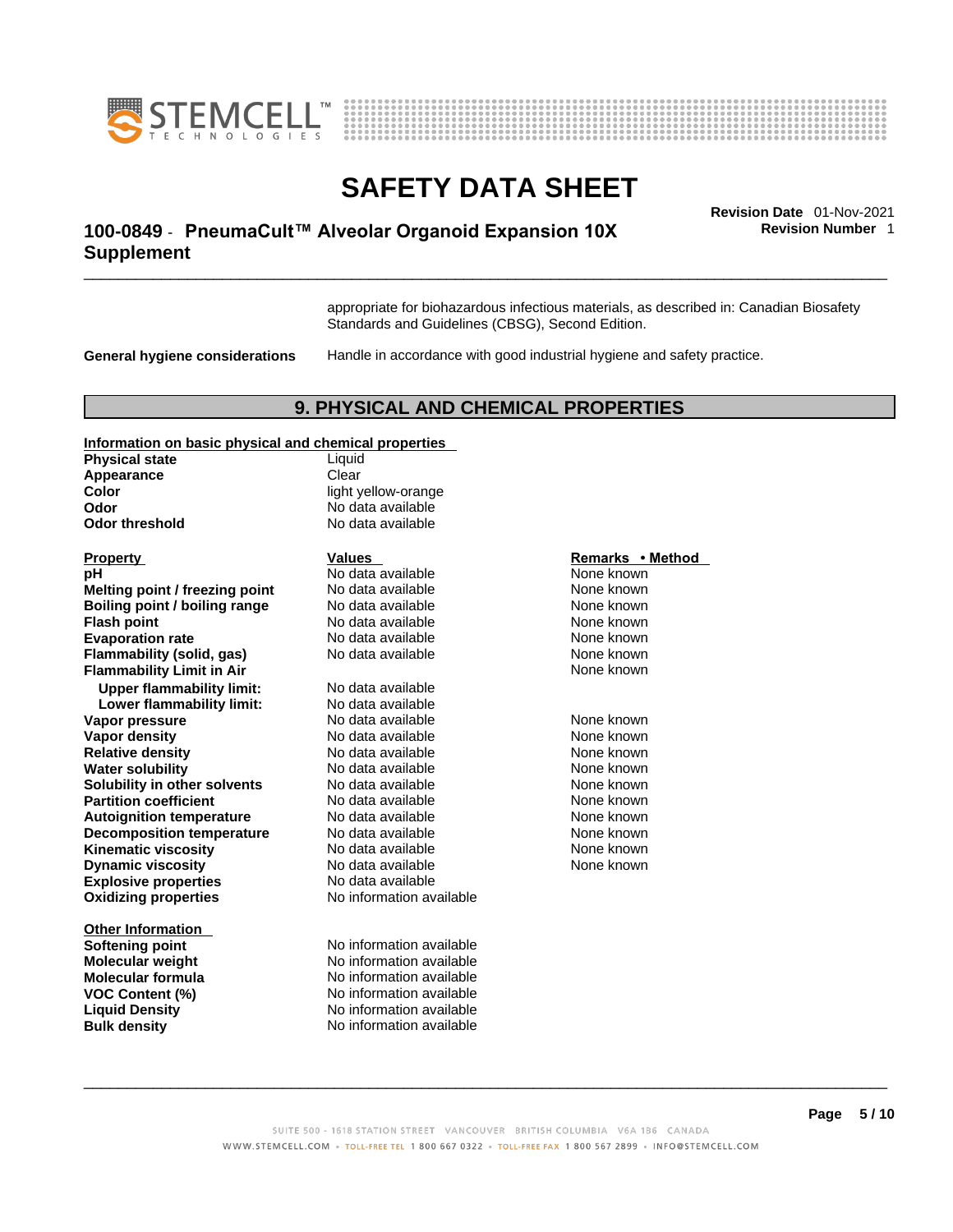



### \_\_\_\_\_\_\_\_\_\_\_\_\_\_\_\_\_\_\_\_\_\_\_\_\_\_\_\_\_\_\_\_\_\_\_\_\_\_\_\_\_\_\_\_\_\_\_\_\_\_\_\_\_\_\_\_\_\_\_\_\_\_\_\_\_\_\_\_\_\_\_\_\_\_\_\_\_\_\_\_\_\_\_\_\_\_\_\_\_\_\_\_\_ **Revision Date** 01-Nov-2021 **100-0849** - **PneumaCult™ Alveolar Organoid Expansion 10X Supplement**

**Revision Number** 1

| <b>10. STABILITY AND REACTIVITY</b>                                               |                                                           |
|-----------------------------------------------------------------------------------|-----------------------------------------------------------|
| <b>Reactivity</b>                                                                 | No information available.                                 |
| <b>Chemical stability</b>                                                         | Stable under recommended transport or storage conditions. |
| Possibility of hazardous reactions                                                | None under normal processing.                             |
| <b>Conditions to avoid</b>                                                        | None known based on information supplied.                 |
| Incompatible materials                                                            | None known based on information supplied.                 |
| <b>Hazardous decomposition products</b> None known based on information supplied. |                                                           |

### **11. TOXICOLOGICAL INFORMATION**

### **Information on likely routes of exposure**

| <b>Product Information</b>                                                   |                                                                   |  |
|------------------------------------------------------------------------------|-------------------------------------------------------------------|--|
| <b>Inhalation</b>                                                            | Specific test data for the substance or mixture is not available. |  |
| Eye contact                                                                  | Specific test data for the substance or mixture is not available. |  |
| <b>Skin contact</b>                                                          | Specific test data for the substance or mixture is not available. |  |
| Ingestion                                                                    | Specific test data for the substance or mixture is not available. |  |
| Symptoms related to the physical, chemical and toxicological characteristics |                                                                   |  |
|                                                                              |                                                                   |  |

**Symptoms** No information available.

### **Numerical measures of toxicity**

### **Acute toxicity**

### **Unknown acute toxicity** 0 % of the mixture consists of ingredient(s) of unknown toxicity

0 % of the mixture consists of ingredient(s) of unknown acute oral toxicity

0 % of the mixture consists of ingredient(s) of unknown acute dermal toxicity

0 % of the mixture consists of ingredient(s) of unknown acute inhalation toxicity (gas)

0 % of the mixture consists of ingredient(s) of unknown acute inhalation toxicity (vapor)

0 % of the mixture consists of ingredient(s) of unknown acute inhalation toxicity (dust/mist)

Product Information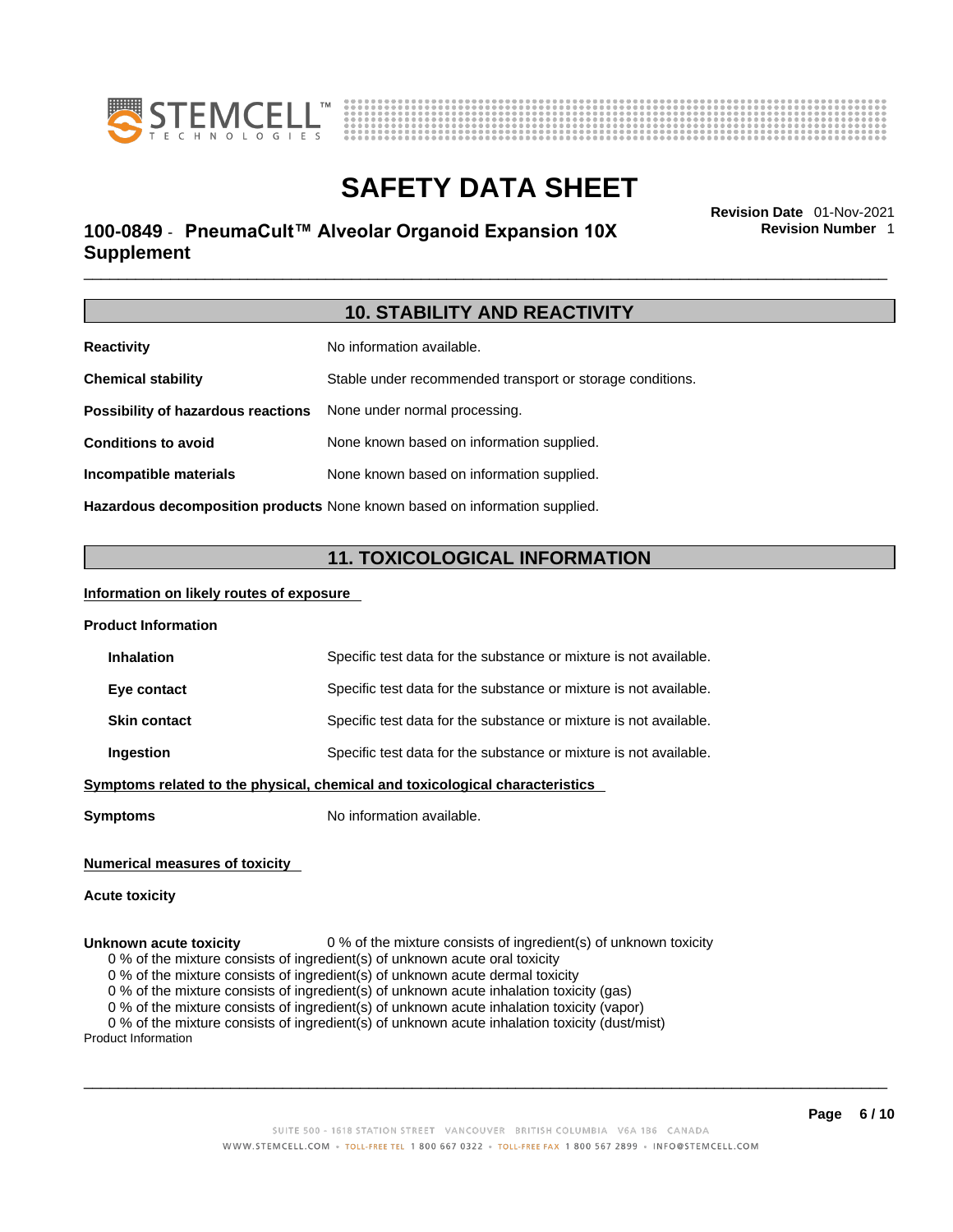



### \_\_\_\_\_\_\_\_\_\_\_\_\_\_\_\_\_\_\_\_\_\_\_\_\_\_\_\_\_\_\_\_\_\_\_\_\_\_\_\_\_\_\_\_\_\_\_\_\_\_\_\_\_\_\_\_\_\_\_\_\_\_\_\_\_\_\_\_\_\_\_\_\_\_\_\_\_\_\_\_\_\_\_\_\_\_\_\_\_\_\_\_\_ **Revision Date** 01-Nov-2021 **100-0849** - **PneumaCult™ Alveolar Organoid Expansion 10X Supplement**

**Revision Number** 1

**Delayed and immediate effects as well as chronic effects from short and long-term exposure**

| <b>Skin corrosion/irritation</b>                                | No information available.                               |
|-----------------------------------------------------------------|---------------------------------------------------------|
| <b>Product Information</b>                                      |                                                         |
| Serious eye damage/eye irritation<br><b>Product Information</b> | No information available.                               |
| Respiratory or skin sensitization                               | No information available.                               |
| <b>Product Information</b>                                      |                                                         |
| Germ cell mutagenicity                                          | No information available.                               |
| <b>Product Information</b>                                      |                                                         |
| Carcinogenicity                                                 | No information available.                               |
| <b>Reproductive toxicity</b>                                    | No information available.                               |
|                                                                 | <b>Product Information</b>                              |
| <b>STOT - single exposure</b>                                   | No information available.<br><b>Product Information</b> |
|                                                                 |                                                         |
| <b>STOT - repeated exposure</b>                                 | No information available.                               |
|                                                                 | <b>Product Information</b>                              |
| <b>Aspiration hazard</b>                                        | No information available.                               |

### **12. ECOLOGICAL INFORMATION**

| <b>Ecotoxicity</b>            |                                    |  |
|-------------------------------|------------------------------------|--|
| <b>Product Information</b>    |                                    |  |
| Persistence and degradability | No information available.          |  |
| <b>Bioaccumulation</b>        | There is no data for this product. |  |
| Other adverse effects         | No information available.          |  |

### **13. DISPOSAL CONSIDERATIONS**

 $\_$  ,  $\_$  ,  $\_$  ,  $\_$  ,  $\_$  ,  $\_$  ,  $\_$  ,  $\_$  ,  $\_$  ,  $\_$  ,  $\_$  ,  $\_$  ,  $\_$  ,  $\_$  ,  $\_$  ,  $\_$  ,  $\_$  ,  $\_$  ,  $\_$  ,  $\_$  ,  $\_$  ,  $\_$  ,  $\_$  ,  $\_$  ,  $\_$  ,  $\_$  ,  $\_$  ,  $\_$  ,  $\_$  ,  $\_$  ,  $\_$  ,  $\_$  ,  $\_$  ,  $\_$  ,  $\_$  ,  $\_$  ,  $\_$  ,

**Waste treatment methods**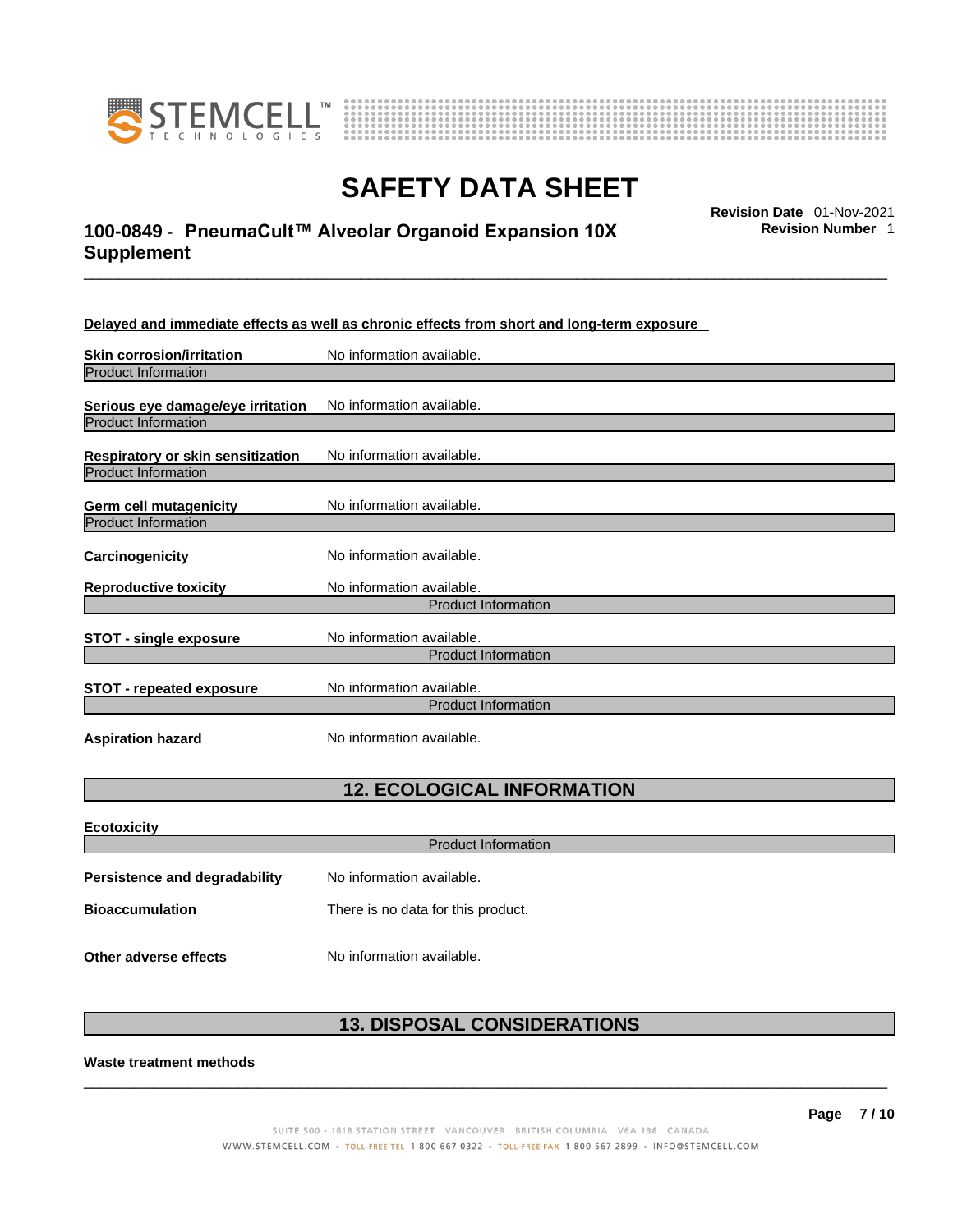



### \_\_\_\_\_\_\_\_\_\_\_\_\_\_\_\_\_\_\_\_\_\_\_\_\_\_\_\_\_\_\_\_\_\_\_\_\_\_\_\_\_\_\_\_\_\_\_\_\_\_\_\_\_\_\_\_\_\_\_\_\_\_\_\_\_\_\_\_\_\_\_\_\_\_\_\_\_\_\_\_\_\_\_\_\_\_\_\_\_\_\_\_\_ **Revision Date** 01-Nov-2021 **100-0849** - **PneumaCult™ Alveolar Organoid Expansion 10X Supplement**

**Revision Number** 1

| Waste from residues/unused | Dispose of in accordance with local regulations. Dispose of waste in accordance with |
|----------------------------|--------------------------------------------------------------------------------------|
| products                   | environmental legislation.                                                           |
| Contaminated packaging     | Do not reuse empty containers.                                                       |

### **14. TRANSPORT INFORMATION**

| <b>DOT</b>  | Not regulated |
|-------------|---------------|
| <b>TDG</b>  | Not regulated |
| <b>MEX</b>  | Not regulated |
| ICAO (air)  | Not regulated |
| <b>IATA</b> | Not regulated |
| <b>IMDG</b> | Not regulated |
| <b>RID</b>  | Not regulated |
| <b>ADR</b>  | Not regulated |
| <b>ADN</b>  | Not regulated |

### **15. REGULATORY INFORMATION**

| Does not comply |
|-----------------|
| Does not comply |
| Does not comply |
| Does not comply |
| Does not comply |
| Does not comply |
| Does not comply |
| Does not comply |
|                 |

 **Legend:** 

 **TSCA** - United States Toxic Substances Control Act Section 8(b) Inventory

 **DSL/NDSL** - Canadian Domestic Substances List/Non-Domestic Substances List

 **EINECS/ELINCS** - European Inventory of Existing Chemical Substances/European List of Notified Chemical Substances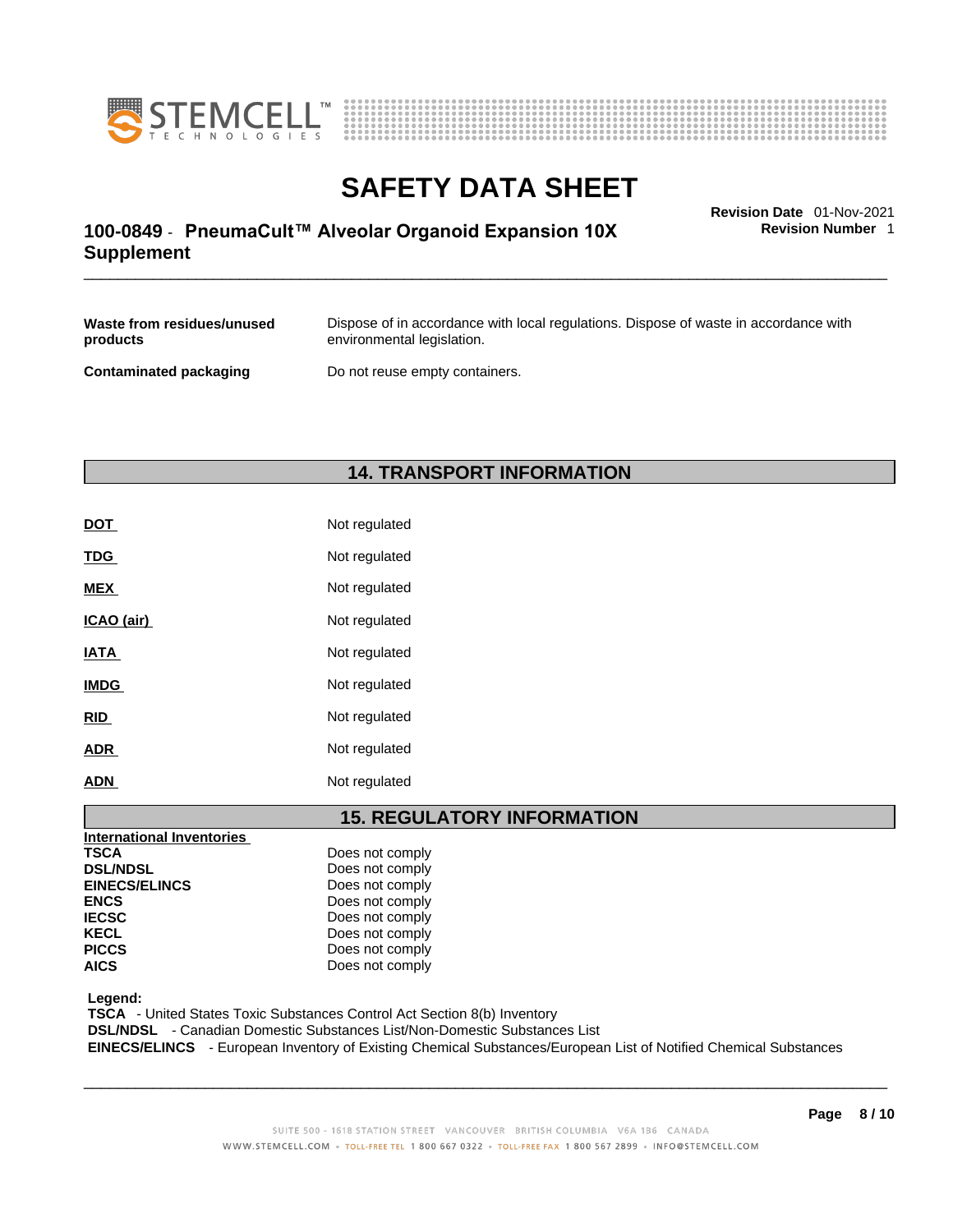



### \_\_\_\_\_\_\_\_\_\_\_\_\_\_\_\_\_\_\_\_\_\_\_\_\_\_\_\_\_\_\_\_\_\_\_\_\_\_\_\_\_\_\_\_\_\_\_\_\_\_\_\_\_\_\_\_\_\_\_\_\_\_\_\_\_\_\_\_\_\_\_\_\_\_\_\_\_\_\_\_\_\_\_\_\_\_\_\_\_\_\_\_\_ **Revision Date** 01-Nov-2021 **100-0849** - **PneumaCult™ Alveolar Organoid Expansion 10X Supplement**

**Revision Number** 1

 **ENCS** - Japan Existing and New Chemical Substances

 **IECSC** - China Inventory of Existing Chemical Substances

 **KECL** - Korean Existing and Evaluated Chemical Substances

 **PICCS** - Philippines Inventory of Chemicals and Chemical Substances

 **AICS** - Australian Inventory of Chemical Substances

#### **US Federal Regulations**

### **SARA 313**

Section 313 of Title III of the Superfund Amendments and Reauthorization Act of 1986 (SARA). This product does not contain any chemicals which are subject to the reporting requirements of the Act and Title 40 of the Code of Federal Regulations, Part 372.

#### **SARA 311/312 Hazard Categories**

| Acute health hazard               | N٥ |  |
|-----------------------------------|----|--|
| <b>Chronic Health Hazard</b>      | N٥ |  |
| Fire hazard                       | N٥ |  |
| Sudden release of pressure hazard | N٥ |  |
| <b>Reactive Hazard</b>            | No |  |

#### **CWA** (Clean Water Act)

This product does not contain any substances regulated as pollutants pursuant to the Clean Water Act (40 CFR 122.21 and 40 CFR 122.42).

#### **CERCLA**

This material, as supplied, does not contain any substances regulated as hazardous substances under the Comprehensive Environmental Response Compensation and Liability Act (CERCLA) (40 CFR 302) or the Superfund Amendments and Reauthorization Act (SARA) (40 CFR 355). There may be specific reporting requirements at the local, regional, or state level pertaining to releases of this material.

#### **US State Regulations**

#### **California Proposition 65**

This product contains the following Proposition 65 chemicals.

| Chemical name  | California Proposition 65 |  |
|----------------|---------------------------|--|
| Trade secret - | Carcinogen                |  |
|                | Developmental             |  |
| Trade secret - | Carcinogen                |  |

### **U.S. State Right-to-Know Regulations**

#### **US State Regulations**

| $\sim$<br>$n \wedge r$<br>$\sim$<br>nanie<br>шы | Ne<br>.<br>эc | unuseus | ана |
|-------------------------------------------------|---------------|---------|-----|
|                                                 |               |         |     |
|                                                 |               |         |     |